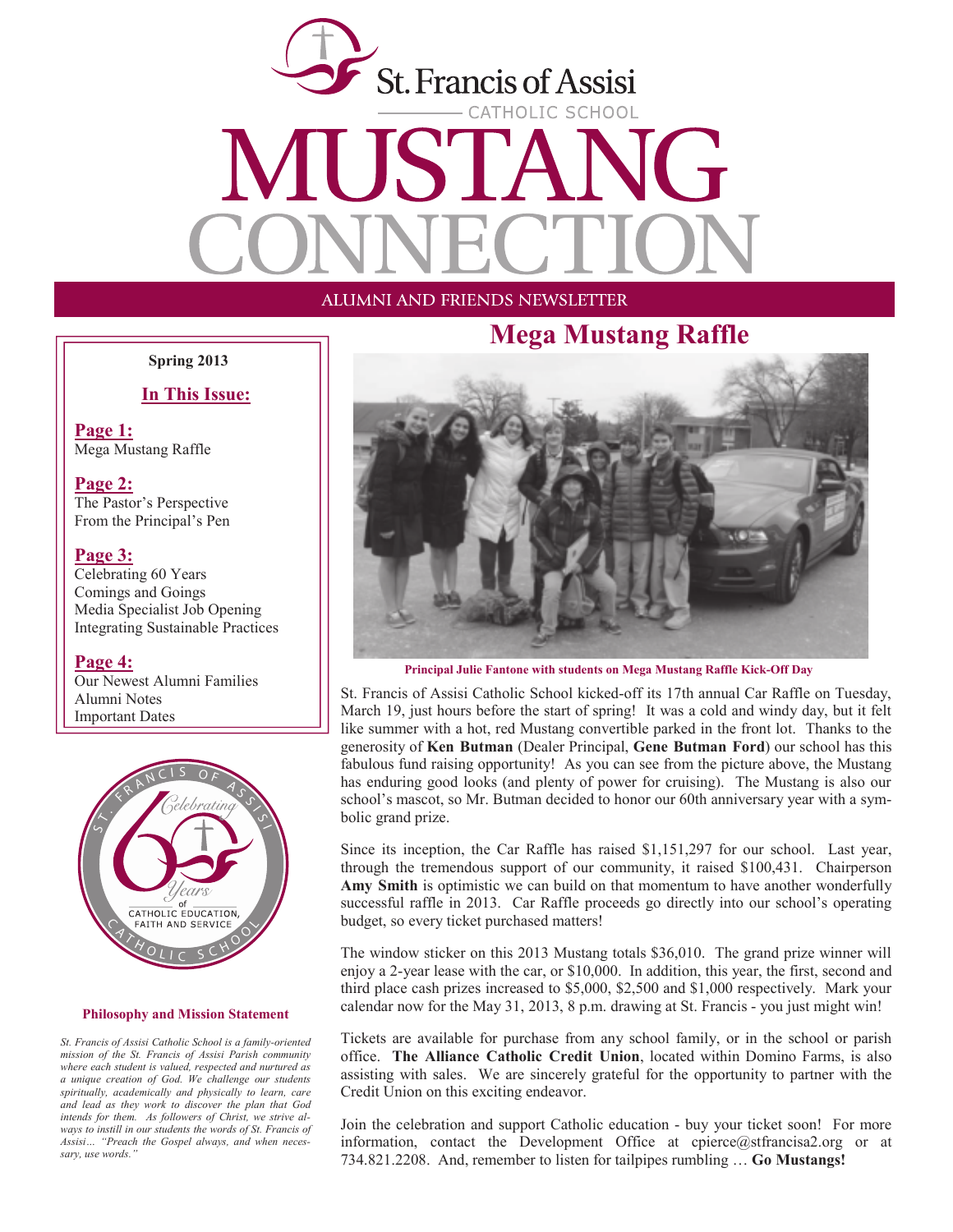# **The Pastor's Perspective**



Here at St. Francis of Assisi, the school year is coming to an end, as is my time as your Pastor. Upon my retirement in August, I will have served our Parish for 16 years, and the Diocese of Lansing for 38, following my ordination in 1975.

During my days as a priest, I have grown in my faith and learned many lessons too. That said, before I bid you farewell, here are a few parting thoughts to consider:

- Our school is an extremely important ministry at St. Francis. In a world that is often at odds with our Catholic values, the school is vital in helping to impart and strengthen these values. We need the school; our world needs the school!
- St. Francis School exists and prospers because of the dedication of hundreds of staff, volunteers and donors. The gifts of your time, talent and treasure are important. Please continue to be generous in sharing what God has given to you. The school depends on all of us.
- The Educational Trust Fund has tripled in my time at St. Francis; however, it still needs your support. It is an investment in bringing our Catholic faith to the world. Is there anything we can do that is more important than that?!

Now, please join me in welcoming your soon to be new Pastor, Fr. James Conlon; he will begin his service on August 12. Fr. James comes originally from Ireland and was ordained a priest for the Diocese of Lansing in 2002. His first assignment was at St. Francis as parochial vicar from 2002-2004. He then served as Director of Bethany House at the St. Francis Retreat Center in DeWitt from 2004-2009, and as Pastor of St. Mary Parish in Westphalia, from 2009 until the present. May God strengthen Fr. James in his new ministry.

In closing, thank you sincerely for the privilege of serving as your Pastor. I will pray for you in the days ahead; please keep me in your prayers too.

Fr. Jim McDougall



*O Jesus, our great High Priest, hear my humble prayers on behalf of your priests. Give them a deep faith, a bright and firm hope and a burning love which will ever increase in the course of their priestly life.* 

*In their loneliness, comfort them. In their sorrows, strengthen them. In their frustrations, point out to them that it is through suffering that the soul is purified, and show them that they are needed by the Church; they are needed by souls; they are needed for the work of redemption. ~ Amen* 

# **From the Principal's Pen**



Spring has sprung at St. Francis of Assisi Catholic School and the students have extra pep in their steps! The months of February, March and April were very busy. That said, everyone enjoyed an Easter respite with a week-long Spring break. Now, our activities really gear up as we approach the end of the school year.

In early April, I served on a team that reviewed another Catholic school for their accreditation. I spent one day reviewing their curriculum and talking with the principal regarding their procedures and policies. I learned many new ideas, but I also learned that our school is unique and special. We have an amazing community that leads with care and we are able to accomplish so much with such compassionate faculty, staff, parents, and friends. We are blessed!

On April 23, St. Francis of Assisi Catholic School and Father Jim McDougall welcomed  $7<sup>th</sup>$  graders from across the Diocese of Lansing to a vocations day at our school. We hosted men and women from various religious orders who visited and shared their call to be with God in their ministry. The day also included a special Mass with Bishop Boyea presiding, to help celebrate the vocations of so many people.

This year, our faculty reviewed our language arts curriculum as part of our curriculum review cycle. We have plans to roll out a new language arts curriculum in the fall for kindergarten and first grade. Second through fifth grade will also adopt a new language arts curriculum. Sixth through eighth grade are working to align a curriculum with best practices. Each grade level will align with the Common Core state standards. All that said, our language arts faculty will receive professional development to support student learning from one grade level to the next.

We are always eager to update technology in our school. Looking to the year ahead, we plan to purchase laptop computers to outfit our middle school computer lab. This will allow us flexibility within the middle school as well as provide opportunities for more student collaboration. We are excited to integrate these laptops with our  $7<sup>th</sup>$  and  $8<sup>th</sup>$  grade use of Google Nexus tablets that were donated recently by the University of Michigan. Each of our  $7<sup>th</sup>$  and  $8<sup>th</sup>$  grade students use these tablets in all of their classes to work with one another and to show understanding of various concepts. We are partnering with the University of Michigan to establish applications that will be helpful for student learning.

Many exciting things are happening here at St. Francis of Assisi Catholic School. If you are ever interested in visiting, please call or stop in the office so we can give you a tour. God bless you!

Julie Fantone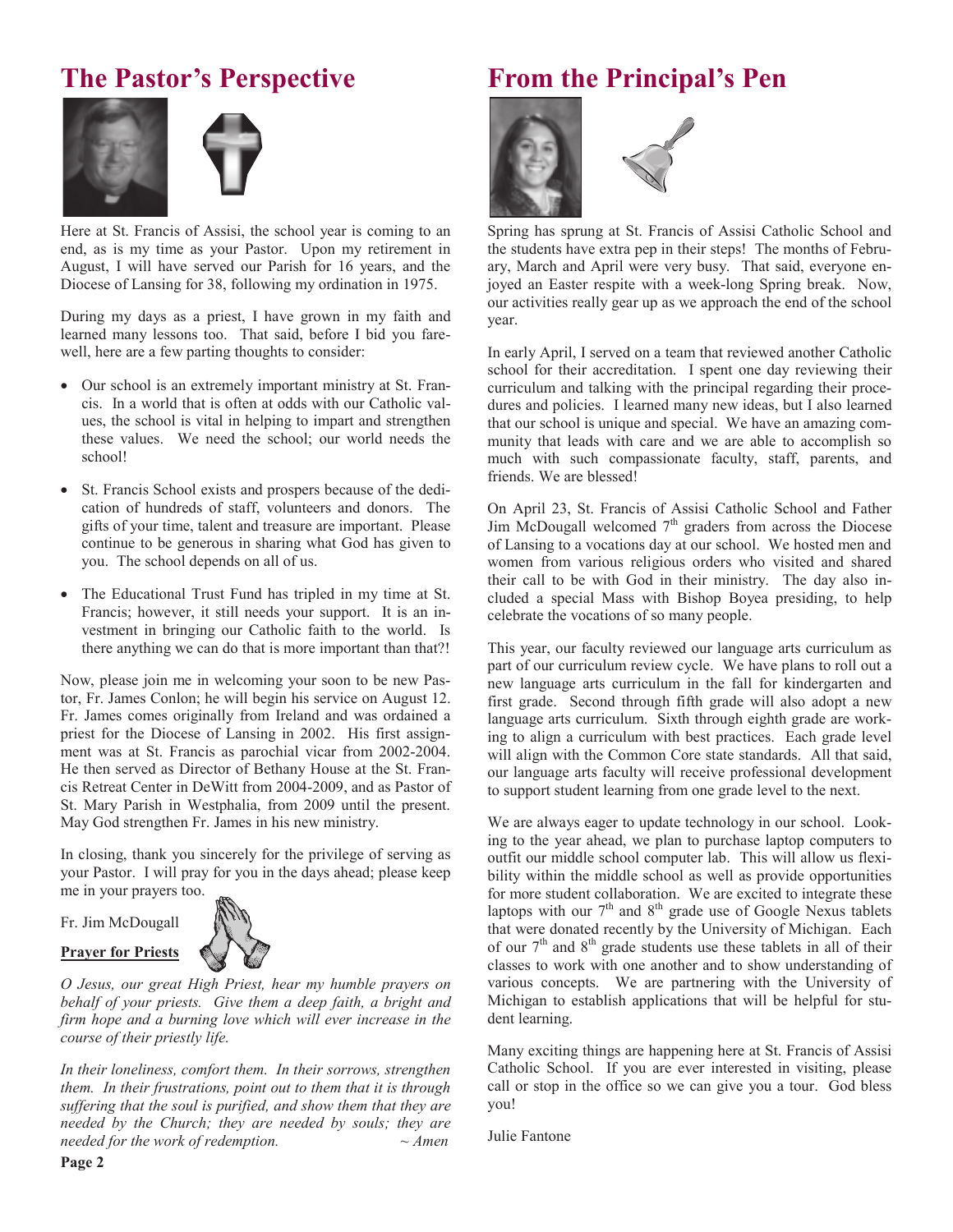## **Celebrating 60 Years**



March was reading month at St. Francis of Assisi Catholic School, but it was in April that Mrs. Bohl and an excited kindergarten class welcomed guest reader Bob Conlin, alumnus, Class of 1969. Bob was delighted to accept the invitation to return

**Bob Conlin with Kindergarten students** 

to his alma mater for a "guest appearance" from fellow alumna, Principal Julie Fantone. This special activity continued our school's yearlong  $60<sup>th</sup>$  Anniversary celebration.

Another exciting event took place on May 3, following the May Crowning Mass. With shovels in hand, students buried a time capsule in the Peace Garden. Knowing 40 years would pass before it was retrieved, every class prepared an addition. The kindergarten students wrote a book entitled *"Thank you, God!"* Many thoughtful and unique treasures were included in the capsule. To see the entire list of the capsule's contents, visit:

www.stfrancisa2.com/school-60th-anniversary

Our final  $60<sup>th</sup>$  Anniversary year celebration will happen during the annual Ice Cream Social on Friday, May 31. Plan now to join the fun beginning at 5:30 p.m., at the school, rain or shine! Alumni are always welcome to return "home!"

## **Comings and Goings**

St. Francis of Assisi Catholic School Athletic Director **Mr. Michael Smith** accepted a position in the mortgage industry in December 2012. Mr. Smith joined the school staff in 2011. We wish Mr. Smith the best in his new endeavors!

Media specialist **Mrs. Julie Rick** tendered her resignation in January 2013, following the birth of her son. Mrs. Rick joined the school staff in 2011. We congratulate Mrs. Rick on her new position as a full-time mom!

**Mrs. Laurie Ruselowski,** who directed the St. Francis of Assisi Catholic School Media Center for 13 years before retiring in 2011, returned to direct it for the remainder of the 2012-2013 school year.

**Mr. Christopher Bohn** joined the school staff as the new Athletic Director. Most recently, he taught Physical Education and Health for the Livonia Public Schools. Mr. Bohn coached football for Churchill High School and served as the Strength and Conditioning coach there for several years. Mr. Bohn, who played football for the University of Michigan, has a Bachelor's Degree in Kinesiology and a Master's Degree in Education.

#### **Media Specialist Job Opening**



St. Francis of Assisi Catholic School is seeking a full-time Media Specialist for the 2013-2014 school year. Qualified applicants should contact the school office at 734.821.2200 for more information on the position, the complete list of required qualifications, and the application timeline.

# **Integrating Sustainable Practices**

room.

*"Sustainability will be part of the broader curriculum,"* says Principal Julie Fantone. *"We talk about sustainability in Science now, but we want to create a connection between our faith and our curriculum. We want to make the idea of sustainability more meaningful than just reading about it in a Science book."*

Ms. Fantone says that each classroom will adopt a different sustainable practice, including recycling materials used in the school, such as paper, batteries and paper towel cores. Other Ms. Fantone says that one of the school's longer-term sustainabilclassrooms will take responsibility for recycling printer cartridges and recyclable plastics. *"We want to educate the children to make them more aware of sustainability and show them how they can put the practices to work in their homes and in their lives."* 



Students will see some changes in their classrooms when they Ms. Fantone says the school will move toward more ecologically return to St. Francis of Assisi Catholic School in the fall. As part friendly practices like using electronic textbooks and resources of the parish's pastoral plan, the school will begin to integrate instead of traditional paper-based ones. *"We will also be asking*  sustainable practices into the curriculum as well as in each class- *parents to provide lunchboxes and fork-and-knife sets that their students can use, take home and wash, rather than using disposable utensils and disposable food containers. It's a process of habit-building. We are stewards of the Earth."*

> Ms. Fantone says that shifting to sustainable practices and making sustainability a focus in the curriculum is more difficult than it sounds. *"We follow the Diocesan curriculum and the State of Michigan curriculum, so every curriculum change we make has to reflect the standards of the Diocese and the State."*

> ity goals is to make the building more energy-efficient. As an example, she cites a new boiler, which will be installed in the building this summer. Dave Barera, Parish Business Manager, said that efficiency was one of the primary sustainability criteria for the replacement boiler. *"Proposals that did not meet our minimum efficiency standards were not considered."* The winning proposal included a boiler that will be more than 95% efficient.